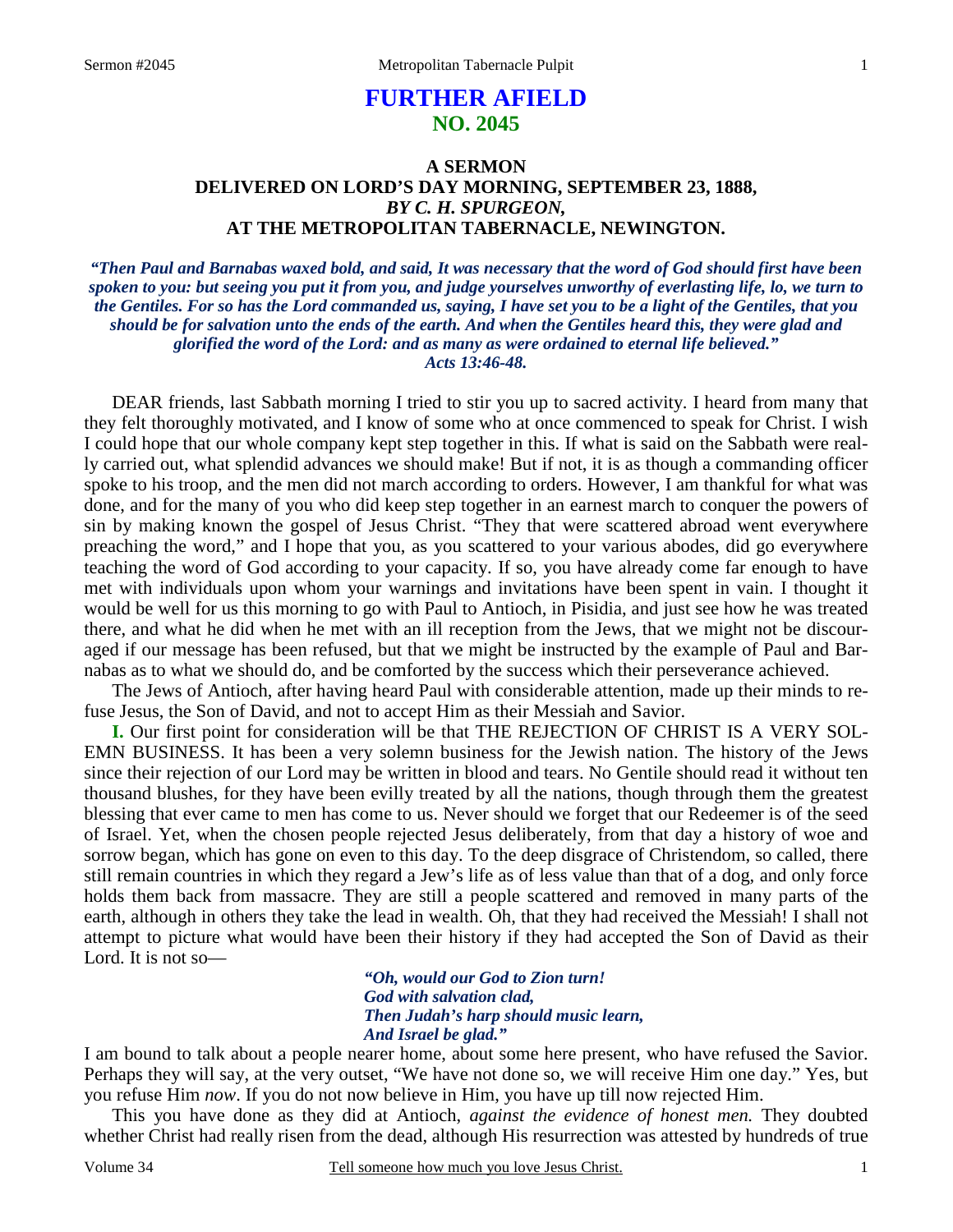witnesses. His rising from the dead was a great miracle, but if He did not rise from the dead we have a far greater wonder to account for. Why did these hundreds of persons declare themselves to be eyewitnesses of His rising? Those who declared that they had seen Him alive after His crucifixion, how came they to agree in such a statement, and to persist in it so unanimously? They were simple folk, who had associated with Jesus for years, and they identified Him, after His rising, as the same person who died. They were not ingenious enough to have invented such a story. They could have no objective in spreading the statement if they had not believed it, for they suffered for it. They were not gainers in any form, except as to spiritual things. They were thrust into prison, and scourged, and banished, and most of them were slain for bearing this witness. Some of them died by deaths too cruel to be described, but they none of them ever recanted, or admitted that they might be mistaken. Hundreds of witnesses asserted that this Jesus, whom they saw dead upon the cross, did really rise again, and their belief of this fact filled them with a burning enthusiasm, which, while it produced in them a holy character, also caused them to speak with a marvelous boldness and full assurance which amazed their adversaries. They spoke earnestly, like men who felt that it was their life's work to bear witness to a divine fact. But the unbelievers set aside the testimony of these honest men. My unconverted hearer, if you do not believe in the Lord Jesus Christ, and in the work which was crowned by His rising from the dead, you set aside the witness of apostles, saints, and martyrs. The number of martyrs has been very great from that day till now, but you set aside the testimony borne by their lives and death. You also impute foolishness or deceit to your dearest friends, some of whom are with God, and who died in the faith, exhorting you to believe in Jesus Christ. Indeed, you make all of us who preach the gospel to be liars, and we are not so; neither do you think so badly of us when we speak in everyday life. We tell you glorious things, which we have tasted and handled, of the good word of God. We speak out of our experience of the power of Christ's blood, when we pray you to accept His atoning sacrifice, and yield yourselves to Him. We have no motive in persuading you to faith but that of love to your souls. We shall not be gainers by your conversion, or losers by your ruin, but we love you, and therefore pray you believe those necessary truths, without which you can never enter the kingdom of heaven.

These people next *did violence to Christ Himself and His precious blood*. It does seem amazing to those of us who love Jesus and worship Him that any should reject Him. He comes so tenderly, so meekly, the Lamb of God! All that He does is so generous, so self-denying, that we marvel that you refuse Him. "He takes away the sin of the world"; why does the world despise Him? What has He done that you should refuse to become His disciples and accept His salvation? Do you not know that you do despite to His blood? To me there is a great sanctity about the blood of man. I saw last Wednesday the Prayer Book which Bishop Juxon held in his hand as he stood by the side of Charles I on the scaffold at Whitehall. Two spots of blood are on the page wherein he was reading the prayers, as the axe fell upon the monarch's neck. I have no reverence for Charles I, but I have reverence for drops of blood. I looked at them, and they were no theme of jest for me; the blood of a man is sacred. But what shall I say of the blood of the Son of God! God Himself, incarnate, in some mysterious manner taking into union with Himself our humanity, and shedding His blood to redeem us! What is to be said of this? Look with reverence upon that precious blood. Can you think that this blood was shed to wash away sin, and yet trifle with it, and go your way to your farm and to your merchandise, forgetful altogether of this amazing sacrifice? God grant that you may not be guilty of the blood of Christ! It is an enormous guilt, and it lies on every unbeliever who has heard of Jesus, and has rejected His great salvation.

These people had *to do despite to all the marvels which lie wrapped up in the gospel*. To us, my dear hearers, who believe in Jesus, the gospel is the most wonderful thing that can ever be. The more we know of it, the more astounded we are at it. It is a compound of divine and infinite things. When we study it, we go from wonder to wonder. Here we behold the heart of God, and hear the voice of His infinite tenderness, His infallible wisdom, His stern justice, and His supreme beneficence. How can all this be rejected by you? Surely, you do not know what is in the gospel, or you would hearken to its every tone. I sat yesterday with two tubes in my ears to listen to sounds that came from revolving cylinders of wax. I heard music, though I knew that no instrument was near. It was music which had been caught up months before, and now was ringing out as clearly and distinctly in my ears as it could have done had I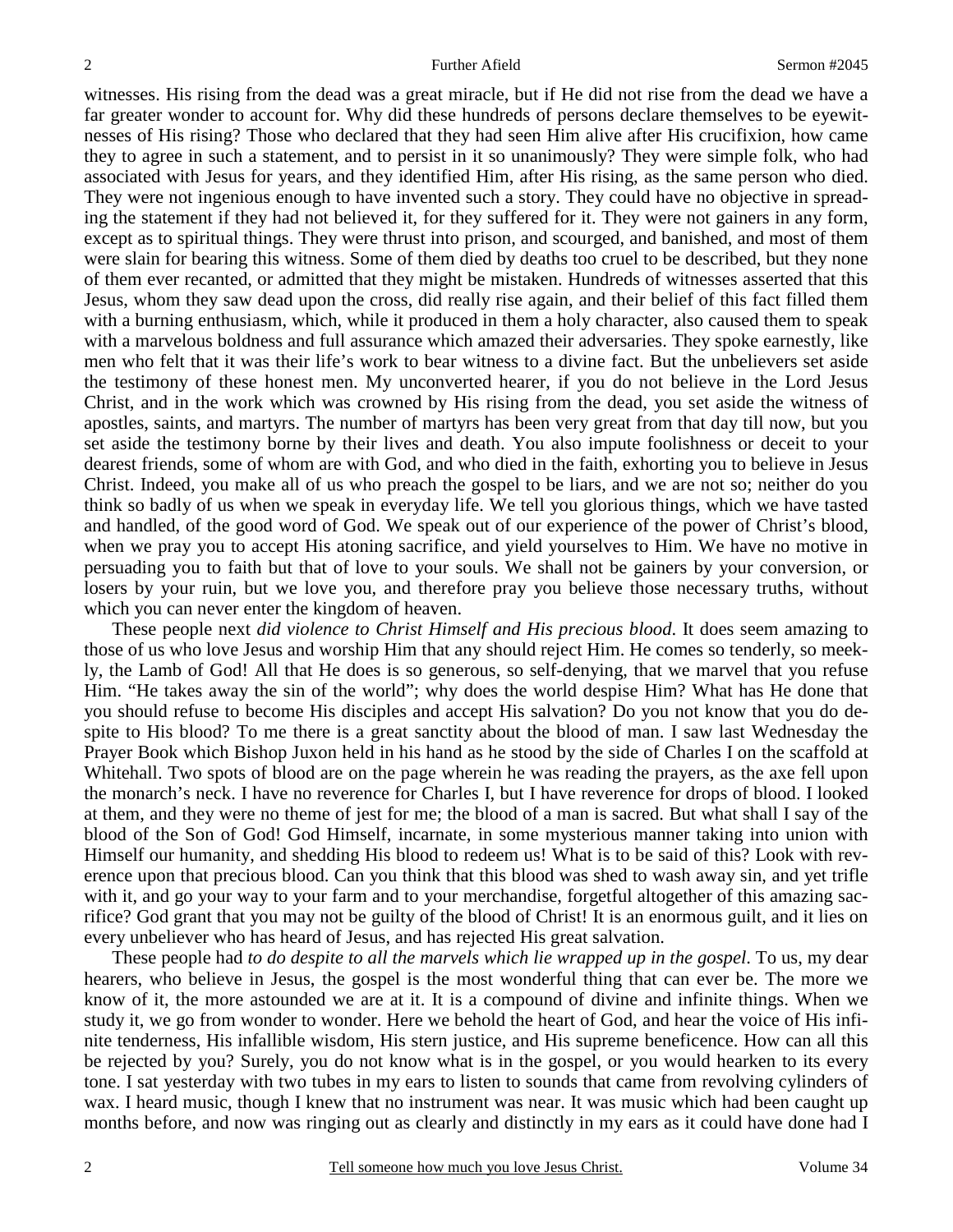been present at its first sound. I heard Mr. Edison speak; he repeated a childish ditty, and when he had finished he called upon his friends to repeat it with him, and I heard many American voices joining in that repetition. That wax cylinder was present when these sounds were made, and now it talked it all out in my ear. Then I heard Mr. Edison at work in his laboratory; he was driving nails, and working on metal, and doing all sorts of things, and calling for this and that with that American tone which made one know his nationality. I sat and listened, and I felt lost in the mystery. But what of all this? What can these instruments convey to us? But oh, to sit and listen to the gospel when your ears are really opened! Then you hear God Himself at work, you hear Jesus speak; you hear His voice in suffering and in glory, and you rise up and say, "I never thought to have heard such strange things! Where have I been to be so long deaf to this? How could I neglect a gospel in which are locked up such wondrous treasures of wisdom and knowledge, such measureless depths of love and grace?" In the gospel of the Lord Jesus, God speaks into the ear of His child more music than all the harps of heaven can yield. I pray you, do not despise it. Be not such dull, driven cattle that when God has set before you what angels desire to look into, you close your eyes to such glories, and pay attention to the miserable trifles of time and sense.

This rejection of the gospel of Christ is the more grievous because *it is a decided act of the will*. When a man refuses to be saved it is his own act and deed. Nothing in Scripture will support us in throwing the blame elsewhere. The devil himself cannot refuse Christ for a man; he must do *that* for himself. Only you can bolt the door against yourself. There is a will in man, and it is a sadly perverse will, so that the Savior said of it, "You will not come to Me, that you might have life." The not coming of which the Lord complains is a direct act of the man's own will. You choose to sin; you choose to remain uncleansed from guilt; you choose to abide under the wrath of God. You have deliberately chosen to be without Christ for years, and therein you are choosing your own destruction. This is a fearful thing. It made me feel, when I was preparing my discourse, as if I must spend all the time over this first head, for I cannot willingly leave a single soul to be of the number of whom it is written, "You put it from you." How can we bear to see you thus commit soul-suicide?

Notice! We have here the rejection of Christ regarded as *a man's own verdict upon himself.* No man can claim a fairer jury than to let his own faculties sit in judgment upon himself. Listen! "You judge yourselves unworthy of everlasting life." This, then, is your own verdict, you who refuse the gospel. You have not yielded to Christ, and you are not saved, and thus you have "judged yourselves unworthy of everlasting life." In the legal sense there is no worthiness in any man. Our conscious unworthiness is our only worthiness for mercy, and that consciousness is worked in us by grace. But in looking the whole thing up and down, you have felt hitherto that you were not the men to believe in Christ, you were not the women to be saved. You felt rather that you were the kind of people who should spend your zeal in attending the theater or the dance. You felt that you best answered the end of your being when you did your daily labor, or opened your shop and saved a little money; but that you were not called upon to think of more high and heavenly things. You judged yourselves worthy to live a temporary life, and then, like beasts, to die and be no more; but an eternal destiny of glory and immortality you have not judged yourselves worthy to obtain. Remember, this is your own verdict upon yourself. If your verdict had run, "I am an immortal being, I shall outlive the sun and moon, and I would therefore be prepared for my supreme destiny, and I can only be so prepared by linking myself with the eternal Son of God, who, as the chief of men, shows us our manhood united to the Godhead, and gives those who are in Him to rejoice in God their Father," this would have led you to lofty aspirations. This conclusion you have not arrived at, but you have brought in the verdict, "unworthy of eternal life," which, being interpreted, means—worthy to die. I fear that your verdict will have to stand. How terrible will it be when the Lord will set His seal to your own judgment, and say, "You are unworthy of eternal life; this is your own judgment upon yourself. You were not willing to be quickened into spiritual life; you shall remain in eternal death"! It will be hell to a man to have his own voluntary choice confirmed and made unchangeable. Oh, that this judgment may not fall upon you! O sirs, I dread above all things that throughout eternity you will be left to your own free wills, to continue in that condition of alienation from God which you have chosen, reaping what you have sowed! If you deliberately prefer sin to Christ, and let go par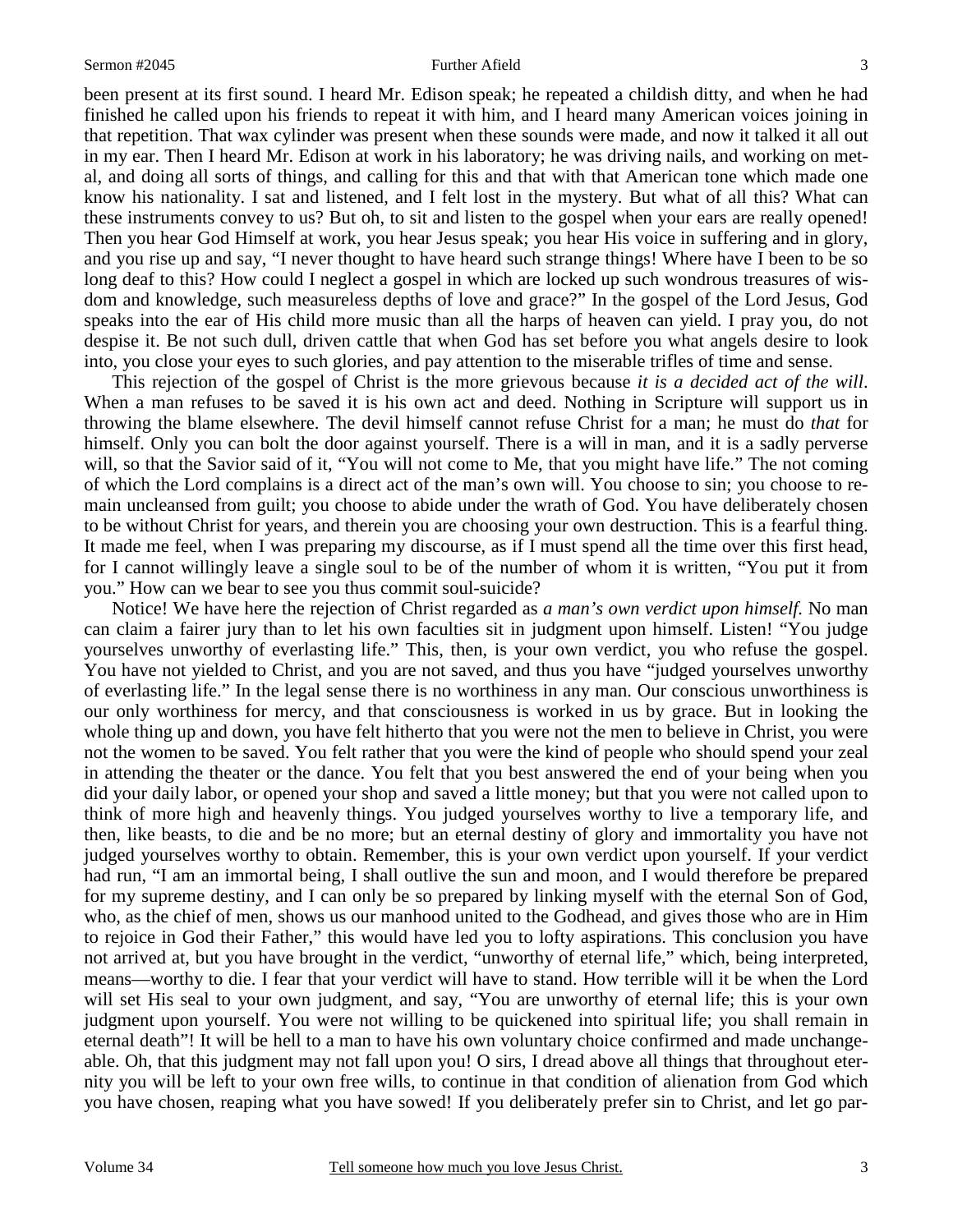don, everlasting life, and heaven, who is to blame? Will you not curse yourselves to all eternity? And will not this be hell?

Once more; this sad, this wretched putting from them of everlasting life, *greatly grieves the Spirit of God.* Paul and Barnabas were moved by it to speak in deep solemnity. In those godly men the Spirit of God largely dwelt, and in them He revealed His thoughts. They had come to Antioch in pure love to souls, and they had hoped better things of their countrymen than to see them reject the Savior. As an audience, they had been most attentive while Paul recited the history of Israel, and he and Barnabas hoped that many would have believed on the Son of David, and when they found that the frequenters of the synagogue had become envious and jealous because the Gentiles were so eager to hear the Word, then Paul and Barnabas were grievously wounded. The Spirit of God is much more tender than the soul of Paul or Barnabas, and He is sorely grieved when He sees Jesus rejected. It is His office to win for Jesus the love of men, and He is vexed when men turn their backs on the loving Lord. What must the Holy Spirit have to bear from the multitudes of men and women who are putting the gospel away from them! In no one case is it a trifle to Him, but in every instance He is grieved, even as of old it was written, "They rebelled, and vexed His Holy Spirit." O gracious Spirit of God, still bear with wayward men! We beseech You, still have pity upon the ungodly, for madness is in their hearts. Still enlighten their darkness, and melt the hardness of their hearts, for Jesus' sake.

There stands the case; they put everlasting life from them, and judged themselves unworthy of it. What an unhappy state of things! It is too painful for me. I cannot speak longer upon it; I must hasten to my second point.

**II.** THIS REJECTION OF CHRIST BY SOME LED TO A MORE EXTENDED EFFORT. When Paul and Barnabas found that their message was rejected, what did they do? They met the Jews with this bold sentence, "Seeing you put it from you, and judge yourselves unworthy of everlasting life, lo, we turn to the Gentiles."

In consequence of the ill-manners of the Jews *they did not turn away from their work*. It never entered their minds to give up their ministry because it did not succeed among these Jews. They did not say, "Lo, we turn away from preaching Jesus; we will speak no more in the name of the Lord." Neither, my brethren, may we speak thus. I know the heart grows sick when tender testimony is rejected. The constant reiteration of the same gospel, to ears that will not hear, becomes wearisome work. It needs great faith to go on from day to day plowing a rock. Oh, shall we always have to cry to you in vain! Will you always be so perverse? Yet we dare not cease to plead with you. We cannot give you up. We overcome the suggestion of our weariness, "I will speak no more in the name of the Lord." For love of you, the gospel is as fire in our bones, and we cannot cease to warn every man, and plead with every man for Jesus.

Instead of turning from the work, these holy men *addressed themselves to those who had been somewhat neglected,* "Lo, we turn to the Gentiles." Beloved, if you have been mainly laboring with the children of godly parents, and these refuse, turn to the slum children. If you have tried to bless respectable people, and they remain unsaved, try those who are not respectable. If those to whom it was natural and necessary that the word should first be spoken, have put it away from them, turn to those who have hitherto been left out in the cold. Take the Lord's hint in this apostolic history, and distinctly turn to those people who are not yet gospel hardened. Turn to those who have not been brought up under religious influences, but have been looked upon as without the circle. That, I believe, is the Lord's mind towards the church of today. Let her break up fresh soil, and she will have richer harvests. Let her open new mines, and she shall find rare riches. We too often preach within a little circle where the message of life has already been rejected scores of times. Let us not spend all our time in knocking at doors from which we have been repulsed, let us try elsewhere. During this new week, and throughout the rest of our lives, let us seek after the neglected, the utterly irreligious, the worldly and profane. Startle not; I mean just what I say. Let the infidel and the superstitious be the object of our prayers; let the frivolous and worldly be spoken with. This seems to me to be the parallel of Paul's conduct when he turned to the Gentiles, who were given up to idols and served different lusts, and were viewed as quite beyond the line of grace.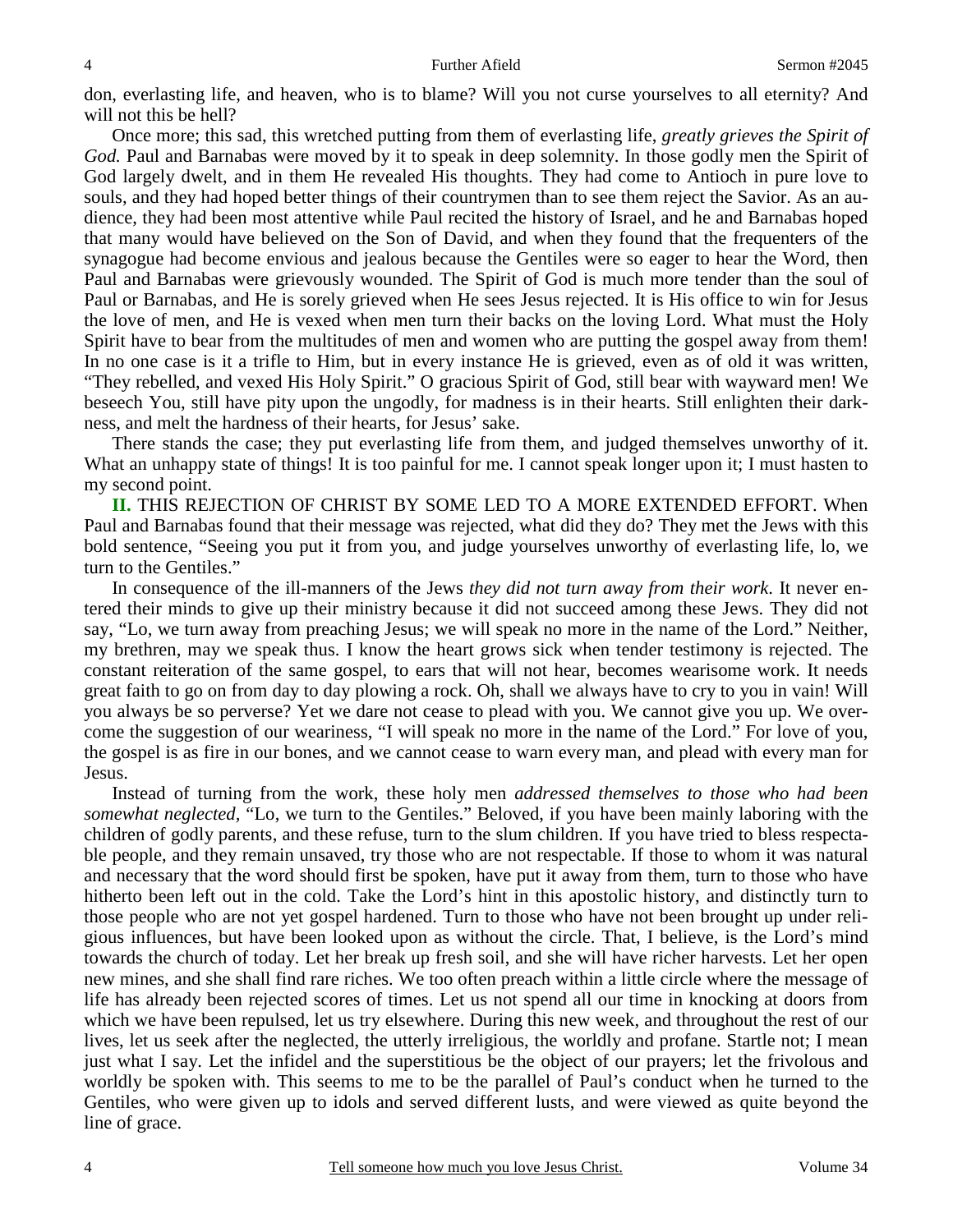*They enlarged the scope of their ministry under divine command*. They said, "We turn to the Gentiles. For so has the Lord commanded us." Their change of aim was not a freak of fancy. If you now turn your chief thoughts to the most neglected part of the community, you will have this as your warrant, "So has the Lord commanded us." It was right to begin with chapel-goers, and church-goers, and those instructed in the faith; it was necessary to begin with the children of the godly, but if they put it from them, and count themselves unworthy of eternal life, it is now imperative upon us that we look after others. O my brethren, let us try to do so! Let us turn our energies towards getting in the people who are not familiar with the courts of the Lord's house, or with the gospel of His Son, for so has the Lord commanded us.

There is this happy, and yet unhappy, circumstance to urge us on—*the outsiders are by far the larger number.* What were the Jews in number as compared with the Gentiles? If you work for Christ among those who are in our religious circles, and fail to win them, the field is the world, and the larger part of that field has never been touched as yet. We have labored for London, but if London counts itself unworthy of eternal life, let us think of Calcutta, Canton, and the Congo. If these near ones will not reward our endeavors, let us be of enterprising spirit, and do as traders do, who, when they find no market at home, strike out new lines. This is precisely what the text would teach us. Let us launch out into the deep, and let down our nets for a draught. If we cannot catch fish in the shallows, great shoals of fish are in the deeps, and if we will launch out we shall come back with our boats loaded with the living freight.

The result of the rejection of Christ by some was the expansion of the sphere of the godly workers. It reminds us of the parable—they that were bidden were not worthy; therefore, go out into the highways and hedges, and as many as you find bid to the supper.

**III.** Thirdly, please notice that THIS ENLARGEMENT OF EFFORT WAS ENCOURAGED BY THE PROMISE OF GOD. "For so has the Lord commanded us, saying, I have set you to be a light of the Gentiles that you should be for salvation unto the ends of the earth."

Let us notice this; *God has set Jesus to be a light, and a light He must be.* God's appointment is no empty thing. No man thinks of setting up a light if nobody will ever see it, and if God has appointed Christ to be a light, depend upon it some are to see that light. But all men are blind by nature. Alas! It is even so, but if God has set His Son to be a light, I conclude that He is about to open the eyes of the blind, that they may see this light. If I saw a wise man going into a blind asylum, laying on gas or making preparation for the electric light, I should feel sure that he had a view to people who can see, and if none but blind people could come into the building, I should conclude that he anticipated a time when the poor blind folks would find their eyes again, and would be able to use the light. So, as the Lord has set Jesus to be a light, you may be sure that He means to open blind eyes. Jesus will enlighten the people, souls will be saved. God has set His King upon the holy hill of Zion, and He has not set Him there for a King without intending to give Him a kingdom. God will not allow His Son to be a Savior who never saves, a Redeemer who does not redeem.

Our Lord *is set to enlighten every class*. The Jew no longer has a monopoly on the light of heaven. God has not appointed His Son to save a few dozen people who go to a particular meeting house. He has set Him to be a light to the nations, and He means He shall be so. This encourages us to labor among all classes. Jesus is a fit light for the upper ten thousand, and some of them shall rejoice in that light; He is equally set to be a light to the teeming millions, and they shall rejoice in Him, too. What God has appointed must be carried out. Jesus is yet to be a light to outcast people—to the persons of whom we have never thought favorably, the classes whom even philanthropy has felt ready to abandon. This is God's set purpose concerning His Son Jesus, and His omnipotence will carry it out.

We are further told that *our Lord Jesus is set to be salvation*. Be you therefore sure that He will save. If Jesus is set for salvation, men shall be saved. Let us believe in Christ's power to save. We have only a spattering of faith in Him. Why do you not talk of Jesus to that fellow who swears in the street? You say that it would be of no use. What is this but distrust of the gospel? Why do you not test the power of the glad tidings upon persons of bad character? Is it not that you think the gospel would be of no use in such a case? You think that some quarters of the town cannot be reached by the truth, thus you have a local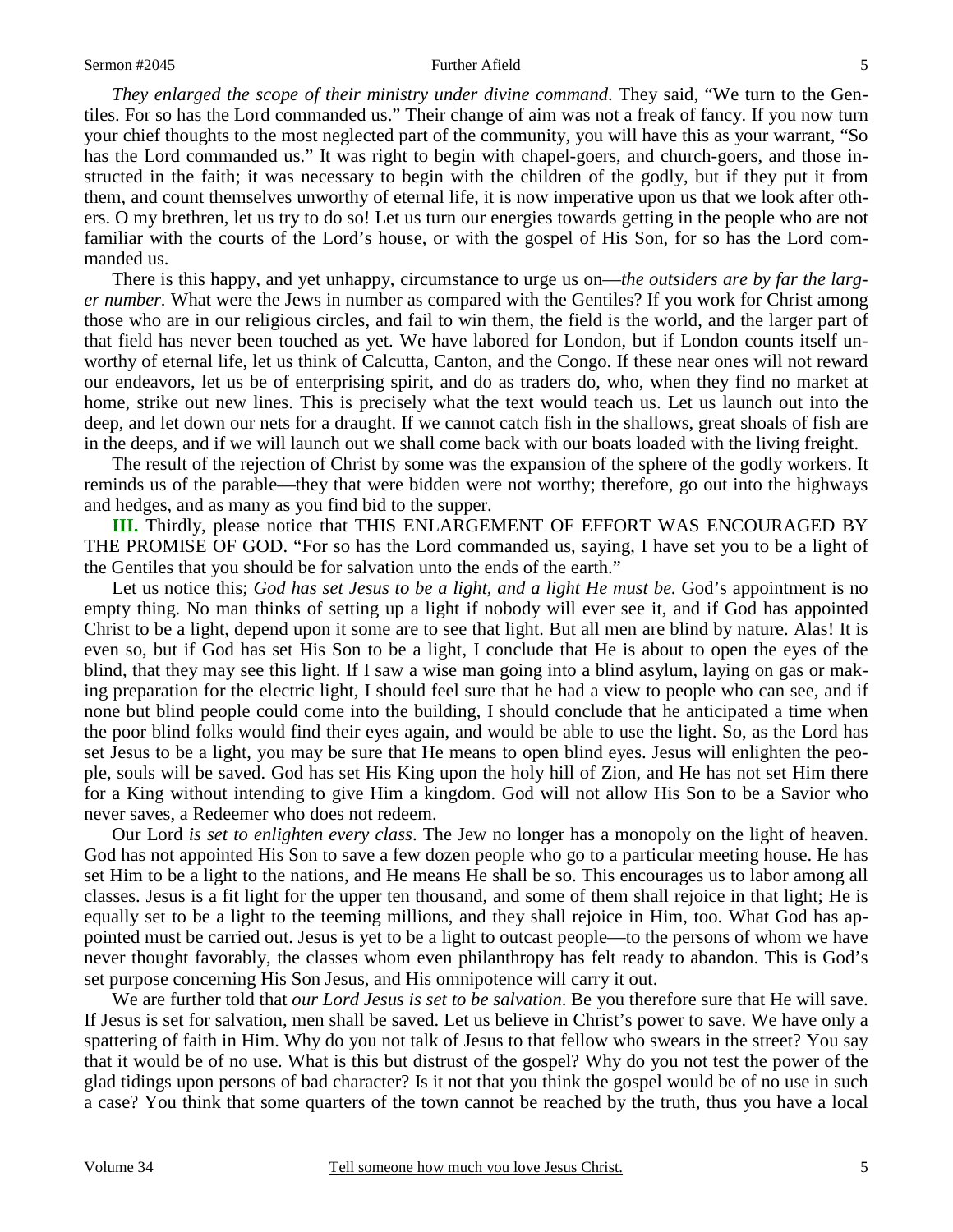Christianity—a God of the hills and not of the valleys—a religion in which the power varies according to longitude and latitude. God forgive our unbelief, and at the same time kill it!

The great Father has set Christ Jesus to be *"salvation unto the ends of the earth."* So then, if any are further off than others, they are especially included. If any seem so far gone that they stand on the verge of creation, out of the reach of civilization and charity—these are the people whom Jesus is set to save. He can save to both ends of the earth, and all that lies in between. To the most debauched, depraved, drunken, and desperate, Jesus is set to be salvation. From that poverty which has been brought on by vice, and that degradation which is the consequence of sin, Jesus can uplift mankind. Where even the image of manhood seems obliterated, and the brute reigns supreme, the Lord Jesus can set the superscription of God. To the lost, Jesus is set to be a Savior. The triumphs of the gospel at the first were largely among the lowest of the low. Slaves and outcasts embraced Christianity, and rose to holiness. It was by such that the Lord overthrew the idols of Greece and Rome. The Lord can work such wonders again, and He will. Only let us believe it, and tell out unceasingly the gospel of Jesus in the unlikeliest places, and the promise will be fulfilled—"I have set you to be a light of the Gentiles, that you should be for salvation unto the ends of the earth."

**IV.** Observe, in the fourth place, that THIS ENLARGEMENT OF EFFORT WAS ENCOURAGED BY SPEEDY SUCCESS, "And when the Gentiles heard this, they were glad, and glorified the word of the Lord: and as many as were ordained to eternal life believed. And the word of the Lord was published throughout all the region."

First, *the Gentiles were glad*. Could you not see their eyes sparkle as they learned that Jesus was their salvation? They sat in the synagogue, where they were only tolerated, the Jews looking very jealously at them, but now they heard good news, for the living God had thought of them and sent to them salvation. No more would they care for the dark eyes of the Jews; they smiled as they saw the door of grace set open before them. Paul and Barnabas must have felt glad to address so glad a congregation. We little guess with what joy the message of mercy would be received by those who had never yet heard it. Go, and see what it will do. How I should like a congregation of people who have never heard of Jesus Christ before! I should expect to have a blazing time of it, like the man who set light to a straw stack, and found that he had a world of fire before him in no time. To hear of salvation by the blood of Jesus for the first time must be a sensation indeed! As for many of my hearers, they have heard of Jesus so long that the topic is stale. I feel you will never accept the Savior, but will die in your sins. Those who have never heard of Jesus at all, often hear the gospel with great interest, and believe unto eternal life.

*The Gentiles accepted the word*. They did not sit down and quibble and raise questions, and so forth, but it is written, "they were glad, and glorified the word of the Lord." This is more than many ministers do. Look at our divines now! What are they doing? They are not glorifying the Word of God, but taking the glory from it. According to some of them the Word of God in His Book is full of blunders; how much less trustworthy must it be as it is preached! The shepherds are now destroying the pastures. Holy Scripture, according to them, is not infallible. The sure word of testimony is no longer sure, according to modern ideas. With these I have no fellowship. O my soul, come not into their secret! Let us loathe such dishonoring of the Word of God. Let us get far away from all pretense of communion with these enemies of our faith.

Get among the poor, the lowly, the sinful. Tell them the glad news of pardon bought with blood. I warrant you, they will not turn critics, and quibble and find fault, but they will, many of them, believe unto eternal life. The man who has grown accustomed to luxuries is the man who turns his meat over, and picks off a bit here, and a bit there, for this is too fat, and that is too gristly. Bring in the poor wretches who are half-starved. Fetch in a company of laborers who have been waiting all day at the docks, and have found no work, and in consequence have received no wage. Set them down to a joint of meat. It vanishes before them. See what masters they are of the art of knife and fork! They find no fault; they never dream of such a thing. If the meat had been a little coarse, it would not have mattered to them; their need is too great for them to be dainty. Oh, for a host of hungry souls! How pleasant to feed them! How different from the task of persuading the satiated Pharisees to partake of the gospel! Go for them, Beloved! Lay yourselves out to reach poor, needy souls. They will come to Jesus, though the self-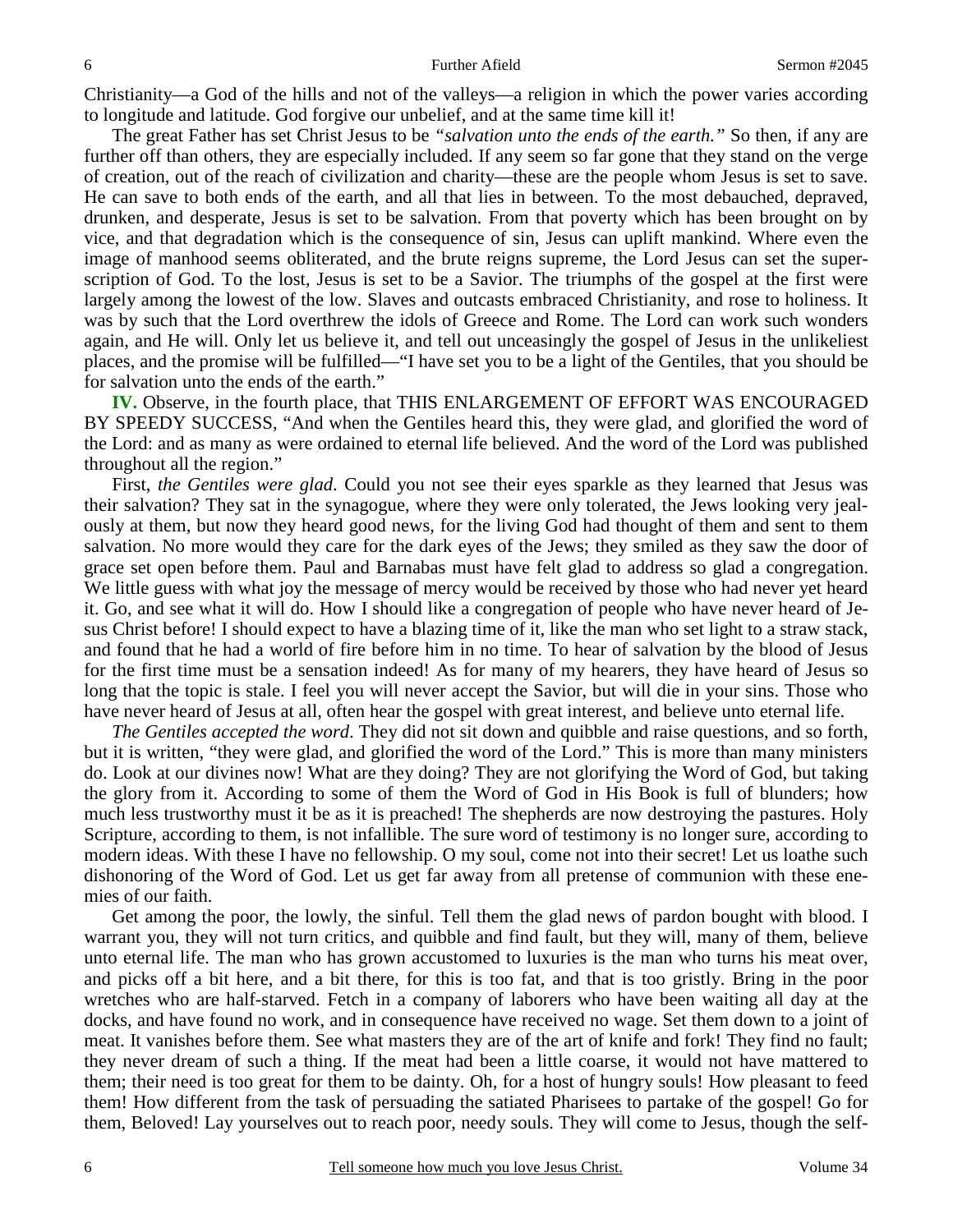righteous will not. A great success awaits those who will again "turn to the Gentiles." Oh, for such a turning on the part of all who love the gospel of free grace!

**V.** I finish with the fifth point. THIS ENLARGEMENT, AND ALL ITS BLESSED RESULTS, WERE ORDAINED IN THE PURPOSE OF GOD. The record runs thus—"They were glad, and glorified the word of the Lord: and as many as were ordained to eternal life believed." Attempts have been made to prove that these words do not preach predestination, but these attempts so clearly do violence to language that I will not waste time in answering them. A great discussion has been carried on between those who believe in the free will of man, and others who believe in the free grace of God. There is no real reason for this dispute, except when the man who believes in free will denies God's freedom in grace, or when the man who magnifies free grace denies that man has any will. It is possible for both parties to be wrong, and, in a measure, for both to be right. Beloved, I used the first part of my text fairly, and I was not afraid to acknowledge the existence of free will, and to deplore its doings. Now I read, "as many as were ordained to eternal life believed," and I shall not twist the text, but I shall glorify the grace of God by ascribing to it every man's faith. Those who believed in Jesus believed in Him because they were ordained unto eternal life. I will not bate a jot of what I believe to be the truth on either side of a debate. From the word of God I gather that damnation is all of man, from top to bottom, and salvation is all of grace, from first to last. He that perishes chooses to perish, but he that is saved is saved because God has chosen to save him. Though some cannot make these statements agree, they are nevertheless equally true—"You have destroyed yourself; but in Me is your help found."

We believe that *the Lord knows them that are His, and knows them before they are openly manifested,* so that He says of a certain place, "I have much people in this city." Do you think that the Lord does not foreknow? How, then, can He prophesy? If God foresees a certain thing is to be, why, then, it must be, and has not this all the fixity of predestination? Moreover, "whom He did foreknow, He did predestinate." Is it not God that gives the disposition to believe? If men are disposed to have eternal life, does not He in every case dispose them? Is it wrong for God to give grace? If it is right for Him to give it, is it wrong for Him to purpose to give it? Would you have Him give it by accident? If it is right for Him to purpose to give grace today, it was right for Him to have purposed it before this date. He is a God that changes not, and what He performs today is not the purpose of today, but the purpose of all eternity, "For known unto God are all His works from the beginning of the world." God knows and God appoints those who shall believe and be saved.

But please note this fact; *God can effect His purpose with man without violating his will*. He can leave man a man, with full use of his faculties, and yet turn his mind as He pleases. The will is never more free than in conversion, and yet it is never more under subjection to divine power. I do not know how the Lord governs the will; if I did know, I should be God. God does not new-create men as a baker makes loaves of bread, or a potter makes vessels, by manual skill and force. No, He treats men as men; He deals with free agents as free agents, and yet He has as much power over them as the baker over the dough or the potter over the clay. His supreme will acts omnipotently, and yet works with a holy delicacy which never violates the attributes of the mind. He makes men as much free agents in repentance, faith, and holiness, as they were when they ran greedily into sin. He makes His people willing in the day of His power, and thus glorifies His wisdom, His power, and His love. God has a purpose to save those whom He gave to His Son Jesus, and all these must come to Jesus for that salvation. I want you to believe this when you are at work for your Lord. When I have come into this pulpit on a Thursday night, I have thought, "It is very wet, and I shall not have many people," but I have said to my friends in the vestry, "We shall have a picked congregation; God will send those whom He means to bless." I do not come here and preach at chance. What is to be done, by preaching the gospel, is determined from before all time and it will be accomplished. If I were dependent upon the will of my hearers, and there were no supreme power over their wills, I should preach with a faint heart, but he that preaches the gospel with omnipotence at the back of him has a blessed and fruitful service.

*Is not this cheering for the preacher?* We shall not labor in vain, nor spend our strength for nothing. Heaven and earth shall pass away, but the gospel shall not fail. Men may rage against the gospel, and think to defeat its purpose, but the counsel of the Lord shall stand. All that the Lord intended in creation,